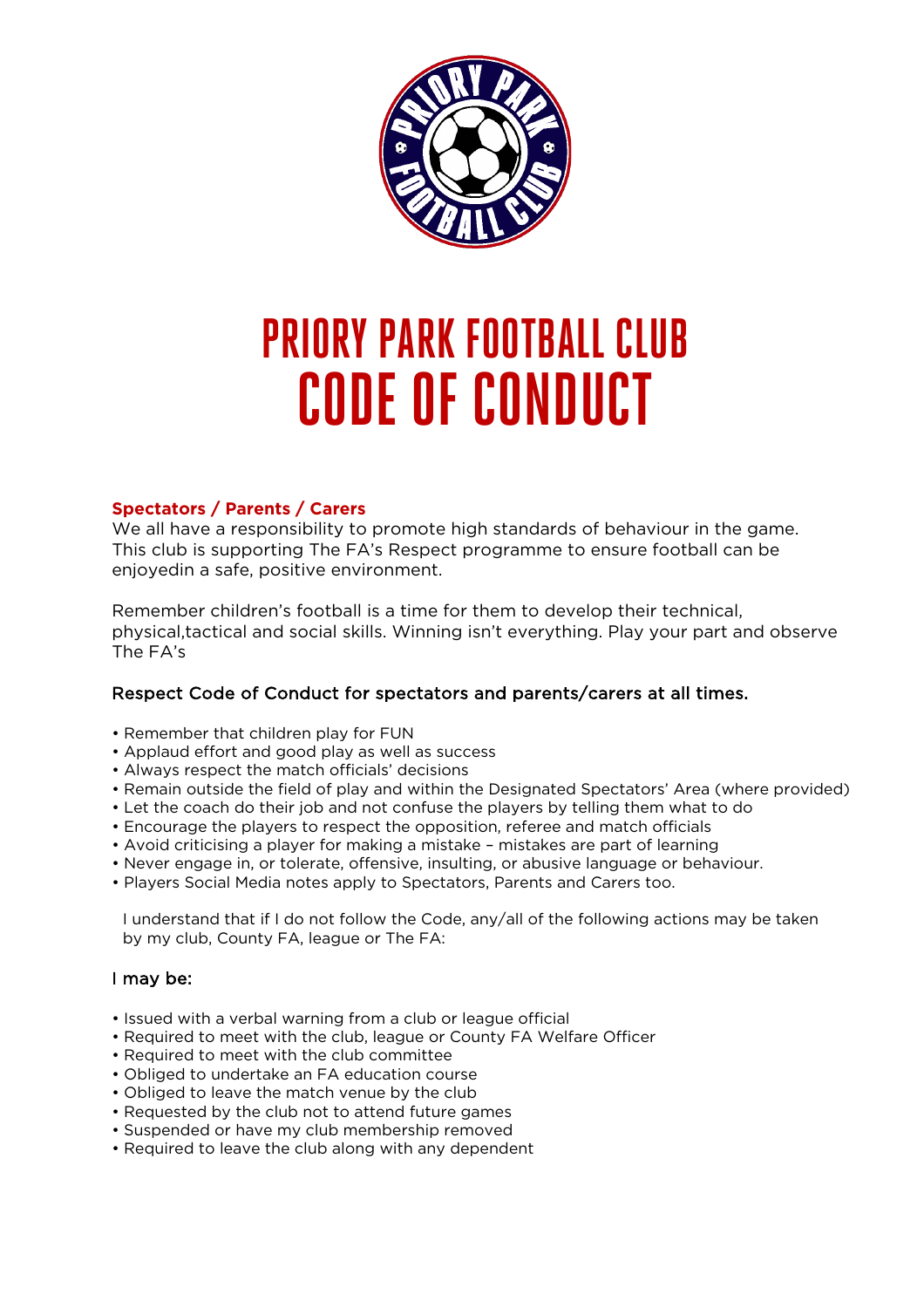

# In addition:

• The FA/County FA could impose a fine and/or suspension on the club.

#### **Players**

We all have a responsibility to promote high standards of behaviour in the game. As a player, you have a big part to play. That's why The FA is asking every player to followa Respect Code of Conduct.

# When playing football, I will:

- Always play to the best of my ability
- Play fairly I won't cheat, complain, or waste time
- Respect my team-mates, the other team, the referee, or my coach/manager
- Play by the rules, as directed by the referee
- Shake hands with the other team and referee at the end of the game
- Listen and respond to what my coach/ team manager tells me
- Never engage in, or tolerate, offensive, insulting, or abusive language or behaviour.
- Talk to someone I trust or the club welfare officer if I'm unhappy about anything at my club.

I understand that if I do not follow the Code, any/all of the following actions may be taken by my club, County FA or The FA:

# I may:

- Be required to apologise to my team-mates, the other team, referee, or team manager
- Receive a formal warning from the coach or the club committee
- Be dropped or substituted
- Be suspended from training
- Be required to leave the club.

# In addition:

- My club, County FA or The FA may make my parent or carer aware of any infringements of the Code of Conduct
- The FA/County FA could impose a fine and suspension against my club.